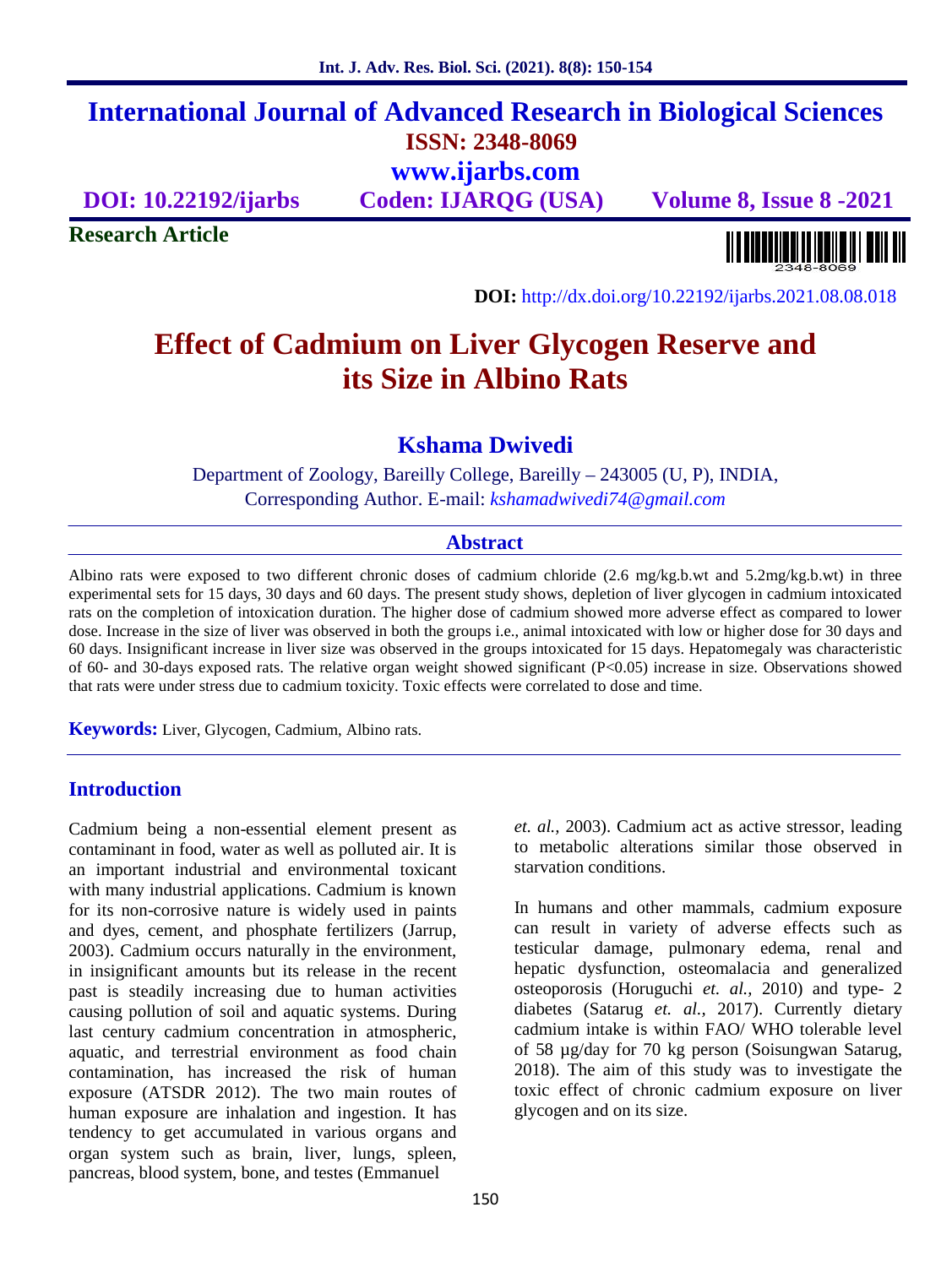# **Materials and Methods**

### **Experimental animals**

Albino rats of 6 to 10 weeks old weighing approx. 150- 160 grams were purchased from the Laboratory Animal Resource Section, Indian Veterinary Research Institute (IVRI) Izzatnagar Bareilly, U. P. and maintained in experimental animal shed of the division. Animals were kept for a week to be conditioned to the new environment prior to the start of experiments. Animals were kept under conventional condition (6 rats per steel cage, 12 hr. light to dark cycle). The animals were made available to standard rat food and tap water ad libitum. All the chemicals used were from Sigma Chemicals Co., Merk and Qualigens.

#### **Experimental design**

The experimental rats were randomly divided into these groups A, B, and C each comprised of 6 rats. Group A was control, Group B was intoxicated with low  $CdCl<sub>2</sub> (2.6mg/kg.b.wt.)$  and Group C with high dose of  $CdCl<sub>2</sub>$  (5.2mg/kg.b.wt.). The compound was given in tap water while the control received only plain tap water per os by gavage. In three experimental sets of 15 days, 30 days and 60 days animals were monitored, and their body weight was taken weekly. Mortality rate, food consumption, clinical signs and symptoms and behavioral activities were under observation.

Blood was collected for hematological and biochemical examination after 15 days, 30 days and 60 days from the retro-orbital plexus with the help of capillary tube as described by Sorge and Buckner (1964). Blood was collected in two aliquots. In one aliquot, EDTA (1mg/ml) was added for hematological parameters estimation other aliquot was without any anticoagulant for harvesting serum for biochemical estimation (centrifuged at 3000 rpm for ten minutes). The test samples were stored in air vials at  $-20^{\circ}$ C till used.

#### **Statistical analysis**

All data are presented as the mean ±standard error of mean (SEM). The results were analysed for statistical significance by one-way analysis of variance (ANOVA) followed by Dunnett's *post hoc* test of significance. *P* values less than 0.05 (*p* 0.05) were considered as statistically significant.

## **Results and Discussion**

Clinical observations showed that exposed animals were docile and less active than control group. No mortality occurred in control and other groups treated with the different doses of heavy metal. There was time and dose-dependent reduction in the body weight when treated for 15-, 30- and 60-days duration. The effect of treatment of cadmium chloride on liver glycogen reserve of albino rats when intoxicated 15days, 30 days and 60 days is given in Table 1 to 3.

**Table1:** Effect of cadmium chloride on liver glycogen reserve of albino rats (mg/g of wet tissue)

| <b>Groups</b>                         | 15 days                     | 30 days                       | 60days                       |  |
|---------------------------------------|-----------------------------|-------------------------------|------------------------------|--|
| Group A (control)                     | $1.028 \pm 0.063$           | $0.954 \pm 0.042$             | $0.949 \pm 0.02$             |  |
| Group $B(CdL)$                        | $7.22 \pm 0.13$             | $0.758 \pm 0.063$             | $0.620 \pm 0.03$             |  |
| Percentage change                     | $-9.11$                     | $-20.56$                      | $-34.68$                     |  |
| Group $C$ (Cd H)<br>Percentage change | $7.03 \pm 0.15$<br>$-12.67$ | $0.701 \pm 0.069$<br>$-26.52$ | $0.574 \pm 0.02$<br>$-39.48$ |  |
| $Cd$ (L)= Low Dose                    | $Cd$ (L)= High Dose         |                               |                              |  |

Sharp decline in liver glycogen content in all the groups was observed when animals were intoxicated for 15 days. After 30 days post treatment of heavy metals, maximum fall was observed in group C (26.52%) which was treated with high cadmium dose followed by group C (20.56%).After 60 days post

treatment the liver glycogen decreased by almost 39.48% in group C with high cadmium dose followed by group B (34.68%). Decrease in glycogen was directly related with the amount of Cadmium dose and exposure of time of intoxication in three sets of experiment.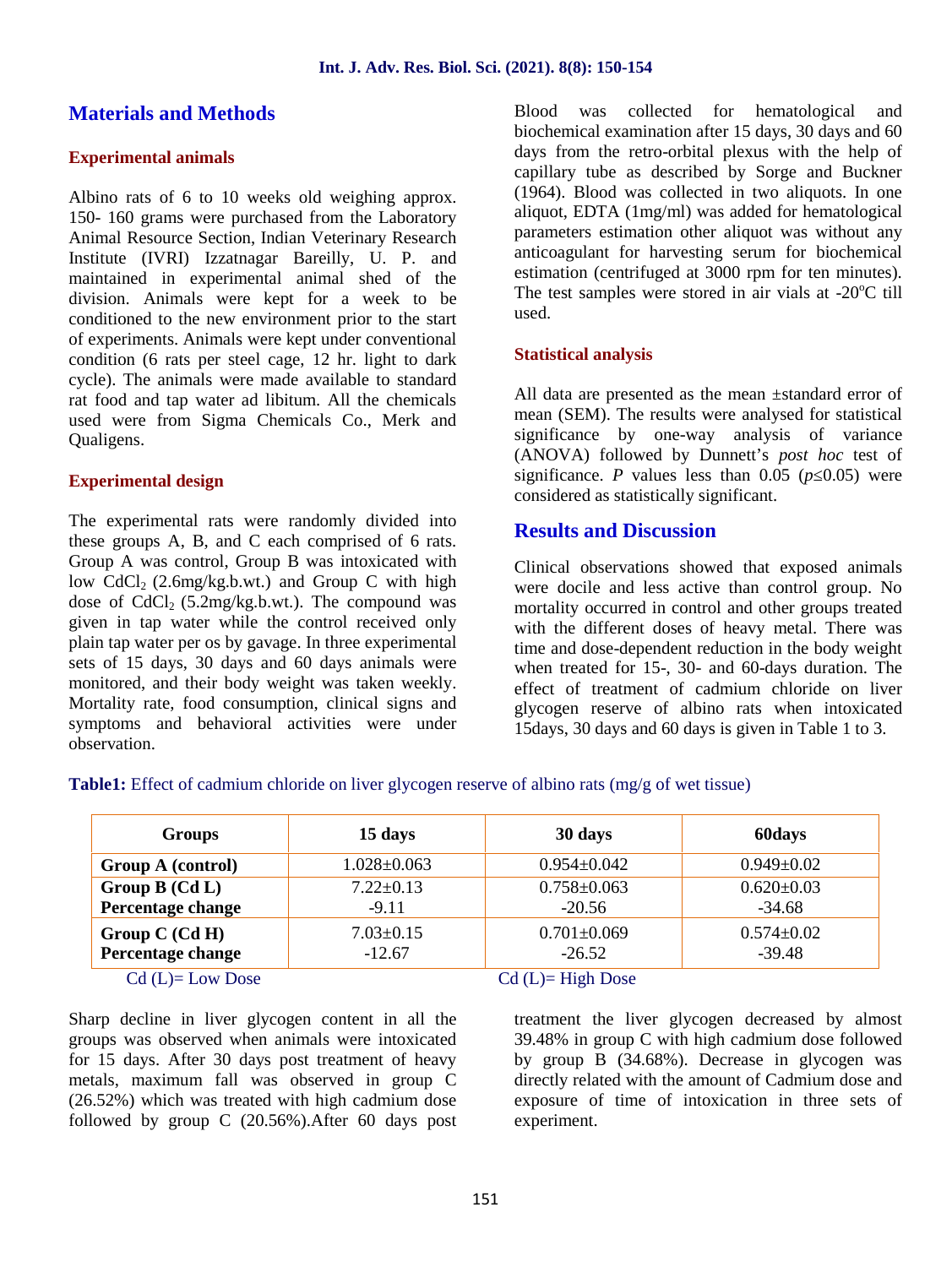#### **Int. J. Adv. Res. Biol. Sci. (2021). 8(8): 150-154**

The relative liver weight increased significantly in all the groups of 15 days, 30 days and 60 days treated rats indicating hepatomegaly. Relative liver weight increased by 9.59%, and 19.26% in groups B and C respectively in 15 days treated rats and while the relative liver weight increased by 11.87%, and 16.25% in groups B and C

respectively in 30 days treated rats when compared to control. In 60 days treated rats, percentage change is very significant in group C (35%) and in group B it is 21.62% compared to control. The increase in relative liver weight seems to correspond to the dose and duration of exposure.

**Table 2:** Absolute liver weight (g) and percentage change in albino rats after oral administration (gavage) Cadmium chloride.

| <b>Groups</b>            | 15 days             | 30 days         | 60 days          |  |
|--------------------------|---------------------|-----------------|------------------|--|
| Group A (control)        | $6.34 \pm 0.14$     | $7.15 \pm 0.42$ | $7.84 \pm 0.16$  |  |
| Group $B(CdL)$           | $6.75 \pm 0.14$     | $7.76 \pm 0.79$ | $8.96 \pm 0.23$  |  |
| <b>Percentage Change</b> | (6.47)              | (8.53)          | (14.30)          |  |
| Group $C$ (Cd H)         | $7.26 \pm 0.17$     | $7.84 \pm 0.58$ | $10.09 \pm 0.23$ |  |
| Percentage change        | (14.50)             | (10.30)         | (28.70)          |  |
| $Cd$ (L)= Low Dose       | $Cd$ (L)= High Dose |                 |                  |  |

**Table 3:** Relative liver weight (g/100g body weight)in albino rats after oral administration (gavage) of Cadmium chloride.

| <b>Groups</b>                               | 15 days                          | 30 days                  | 60 days                  |  |
|---------------------------------------------|----------------------------------|--------------------------|--------------------------|--|
| Group A (control)                           | $3.842 \pm 0.21$                 | $3.65 \pm 0.41$          | $3.50 \pm 0.15$          |  |
| Group $B(CdL)$                              | $4.210\pm0.31$                   | $4.08 \pm 0.12$          | $4.33 \pm 0.40$          |  |
| <b>Percentage Change</b>                    | 9.59                             | 11.87                    | 21.62                    |  |
| Group $C$ (Cd H)<br>Percentage change       | $4.560\pm0.24$<br>19.26          | $4.24 \pm 0.04$<br>16.25 | $4.82 \pm 0.40$<br>35.90 |  |
| $\sim$ 1 $\sim$ $\sim$ $\sim$<br>$\sqrt{ }$ | $\alpha$ is $\alpha$ in $\alpha$ |                          |                          |  |

Cadmium high concentration exposed rats showed decreased liver glycogen while increase in liver size, showing hepatomegaly condition. The liver is one of the primary organs that takes up the cadmium in greatest quantity after exposure. The studies of cadmium induced toxicity shows the acute hepatotoxicity or liver injury showing direct toxic effect of the metal ischemia due to endothelial cell injury. Chapatwala *et.al* (1982) suggested that cadmium alters hepatic and renal gluconeogenesis in female rats which results in increase of serum glucose. Larsson and Haux (1982) reported similar findings. Elevated concentration of glycosylated hemoglobin, an indicator of high blood glucose level, was reported in several Danish workers exposed to arsenic (Jensen and Hansen, 1998).The toxicity of cadmium is attributed to its ability to generate reactive oxygen species that may act as signaling molecules in the induction of gene expression and apoptosis (Waisberg et. al., 2003), deplete endogenous radical scavengers, and damage a variety of transport proteins including the Na<sup>+</sup>/ K<sup>+</sup>- ATPase. Bedii and Kenan (2005), reported that levels of glycogen reserves in the liver and muscle tissue decreased in fish exposed to

 $Cd (L)= Low Does$   $Cd (L)= High Does$ 

sublethal concentration of cadmium compared to control group. Increase in the serum glucose level in fish living under heavy metal stress was reported by Choudhury *et. al.,* (2004). This can be attributed to severe factors and one of them is the decrease in the activity of some enzymes like phosphofructokinase, lactate dehydrogenase and citrate kinase that decrease the capacity of glycolysis (Almeida 2001).It also affects the glycogen and lipids levels of the organism. Glycogen level are found to be highest in liver, as it is chief organ of carbohydrate metabolism in animals followed by muscles. Liver glycogen is concern with storage and exports of hexose units for maintenance of blood glucose. Muscle glycogen acts as readily available source of hexose units for glycolysis within the muscles itself. A fall in the liver glycogen level clearly indicates its rapid utilization to meet the enhanced energy demands in the fishes exposed to toxicant through glycolysis or hexose monophosphate pathway. It is assumed that decrease in glycogen content may be due to inhibition of hormone which is contributed to glycogen synthesis. Decrease in liver glycogen levels is correlated with the reports of earlier workers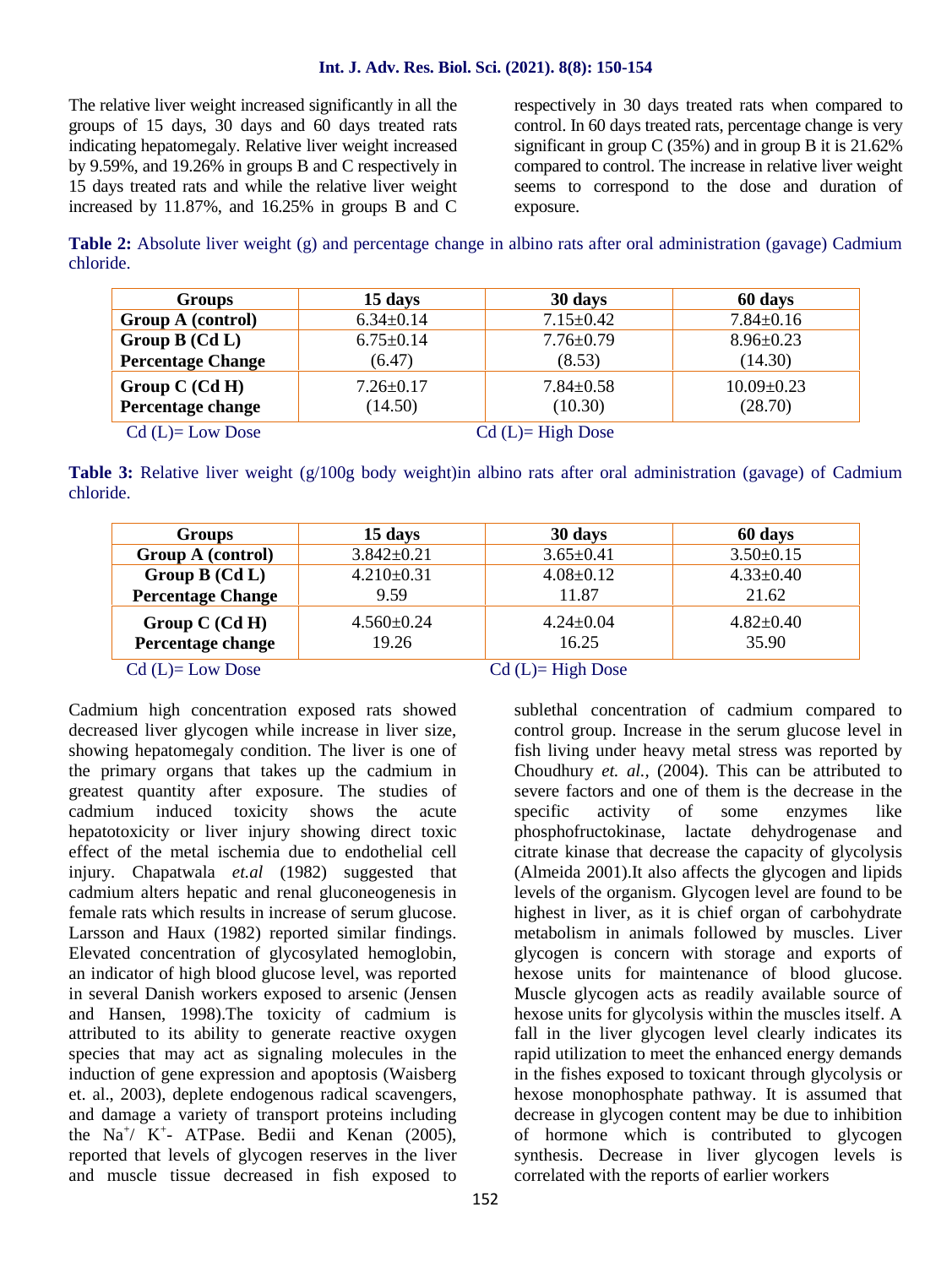(Bedii and Kenan, 2005). Some investigations also showed that heavy metals could decrease the glycogen reserve in fish and invertebrates by affecting the activities of enzymes that play a role in carbohydrate metabolism. Serum glucose levels also increased in increasing concentrations of cadmium during intake is indication of liver glycogen depletion. El-Sokkary *et.al.*(2010), reported some histopathological changes such as loss of normal architecture of the parenchymatous tissue, cytoplasmic vacuolization, cellular degeneration and necrosis, congested blood vessels, destructed mitochondria cristae, fat globules, severe glycogen depletion lipofuscin in rats exposed to cadmium for 22 days. Increase in liver weight may be due to loss of appetite also (Sajjad *et. al.,* 2014) or damage of the system glucocorticoid essential hormone in regulation of glucose (Albasha and Azab*,* 2014).

# **Conclusion**

Thus, present investigation shows that on exposure of albino rats to sub-acute dose of cadmium for 15 days, 30 days and 60 days duration results, in fall of liver glycogen, probably the metal stimulates hormones that accelerate glycogen breakdown or inhibition of those enzymes or intermedins involved in glycogen synthesis. It was observed that there was decrease of absolute liver weight but increase in relative liver weight compared to body weight. This is showing hepatomegaly condition in the rats treated with cadmium chloride, which shows toxicity of cadmium on albino rats.

# **References**

- 1. Albasha M.O., and El-Saied Azab A. (2014). Effect of cadmium on the liver and amelioration 11. Jensen. E.G. by aqueous extracts of Fenugreek seeds, Rosemary and Cinnamon in guinea pigs: Histological and biochemical study. *Cell Biology* 2(2): 7-17.
- 2. Almeida J.A., Novelli E.L.B., Dal-Pai Sila M., and Alves-Junior R. (2001). Environmental cadmium exposure and metabolic responses of the Nile tilapia *Oreochromis niloticus*. Environ. Pollute. 114: 169-175.
- 3. ATSDR (Agency for Toxic Substances and Disease Registry).(2012). Toxicological Profile for Cadmium; Department of Health and Human Services, Public Health Service, Centers for

Disease Control and Prevention: Atlanta, GA, USA.

- 4. Bedii C. and Kenan E. (2005). The effect of cadmium on levels of glucose in serum and glycogen reserves in the liver and muscle tissues of *Cyprinus carpio* (L., 1758). *Turk J Vet. Animal Sci.*29(1): 113-117.
- 5. Chapatwala, K.D., Hobson, M., Desaiah, D. and Rajanna, B. (1982). Effect of cadmium on hepatic and renal gluconeogenic enzymes in female rats. *Toxicology. Let*.12**:** 27-34.
- 6. Chowdhury M.J., Pane E.F., and Wood C.M., (2004). Physiological effects of dietary cadmium acclimation and water born cadmium challenge in rainbow trout: Respiratory, ionoregulatory, and stress parameters. *Comp. Biochem. Physiol. C. Toxicol. Pharmacol.* 139(1-3): 163-173.
- 7. El-Sokkary G.H., Nafady A.A., and Shabash E.H. (2010). Melatonin administration ameliorates cadmium-induced oxidative stress and morphological changes in the liver of rat. *Ecotoxicol. Environ, Saf*. 73: 465-463.
- 8. Emmanuel, E., Allison, K., Margaret, M., Carmen, A., Elizabeth, A., Kanesha, L. W., and Bhattacharyya, M. H. (2003). Cadmium pathways during gestation and lactation in control versus metallothionein 1,2- knockout mice. *Toxicol Sci.* Feb;71(2):154-63.
- 9. Horiguchi, H., Aoshima, K., Oguma, E., Sasaki, S., Miyamoto, K., Hosoi, Y., Katoh, T. and Kayama, F. (2010). Latest status of cadmium accumulation and its effects on kidneys, bone, and erythropoiesis in inhabitants of the formerly cadmium polluted Jinzu river basin in Toyama, Japan, after restoration of rice paddies. *Int. Arch. Occup. Environ. Health*. 83:953-970.
- 10. Jarrup L. (2003). Hazards of heavy metal contamination *Br. Med. Bull.* 68: 167-182.
- and Hausen, M.L. (1998). Occupational arsenic exposure and glycosylated hemoglobin. *Analyst.* 123:77-80.
- 12. Larsson, A. and Haux, C. (1982). Altered carbohydrate metabolism in fish exposed to sublethal level of cadmium. *J. Environ. Biol.*3(2):71-81.
- 13. Sajjad S., Malik H., Farooq U., Rashid F., Nasim H., Tariq S., and Rehman S. (2014). Cadmium chloride toxicity revisited: Effect on certain andrological, endocrinological, and biochemical parameters of adult male rabbits. *Physiological Research* 63: 505-512.